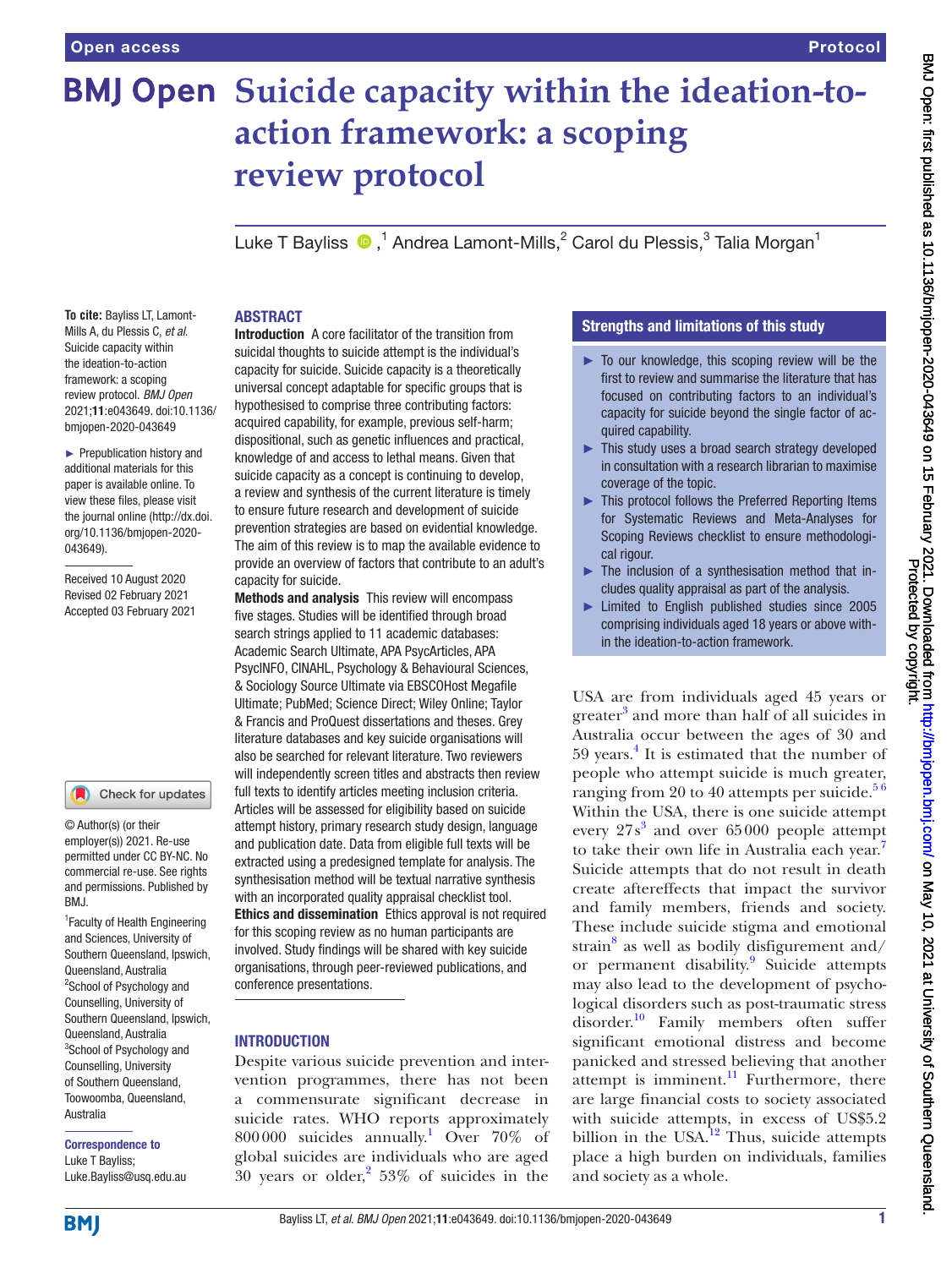Given the above, better understanding the movement from thinking about suicide to attempting suicide becomes critical. The ideation-to-action framework is a theoretical framework that focuses on this movement and includes several contemporary theories of suicide that differentiate the development of suicide ideation from the movement from suicide ideation to suicide attempt. This framework has been criticised for reiterating previous conclusions; that there are differences in risk factors for suicidal ideation and suicide attempt.<sup>13</sup> However, Klonsky and May<sup>14</sup> argue that the framework goes beyond previous conclusions because of its theoretical implications. That is, the theories take the position that risk factors need to be categorised by ideation, attempt or both and new-generation theoretical models of suicide should address the development of ideation, movement and attempt as related but distinct processes. This distinction is important as the majority of individuals who experience suicidal ideation do not necessarily make the progression to suicide attempt.<sup>15</sup> Additionally, frequently identified risk factors for suicidal ideation, such as depression and hopelessness, do not differentiate between suicide ideators and suicide attempters.<sup>16</sup> Moreover, from a meta-analysis of 50 years of research on risk factors for suicidal thoughts and behaviours, no category of risk factors associated with suicide attempts were found to predict an attempt much greater than random guessing.<sup>[17](#page-6-15)</sup> Given the poor utility of previously associated risk factors with suicide attempts, it is hoped that shifting research to examine factors within an ideation-to-action framework that differentiates between non-attempting ideators and suicide attempters will help towards under-standing the movement from ideation to action.<sup>[18](#page-6-16)</sup> Within this framework, a core facilitator of the transition from suicidal thoughts to suicide attempt appears to be the individual's capacity for suicide. This is defined as the combination of contributing factors that enable an individual to make an attempt on their life.<sup>1920</sup>

The ideation-to-action framework and capacity-forsuicide concept is one of the most recent influential theoretical innovations within the field of suicidology and has generated a considerable amount of research.<sup>[21](#page-6-18)</sup> Three suicide theories that feature suicide capacity are positioned within the framework. These are displayed in [table](#page-1-0) 1 and include the Interpersonal Theory of Suicide  $(IPTS)$ ,  $^{22}$   $^{23}$  the Integrated Motivational-Volitional model  $\overline{(IMV)}^{24\,25}$  and the Three-Step Theory of Suicide (3ST).<sup>[19](#page-6-17)</sup> The oldest of the three theories developed in 2005, the IPTS, innovated suicidology research. It proposes that suicide ideation alone is insufficient for a suicide to occur as an individual has to overcome the evolutionary and biological will to remain alive.

The IPTS hypothesises that the factor of acquired capability for suicide is needed in addition to suicide ideation. The IPTS postulates that the more an individual experiences painful and provocative events, such as nonsuicidal self-injury (NSSI), the more they habituate to the fear and pain of attempting suicide. The individual thus acquires the capability to make a suicide attempt. The second theory within the ideation-to-action framework, the IMV, builds on the acquired capability factor within its action construct. This concept, developed by O'Connor.<sup>[24](#page-6-20)</sup> is referred to as the volitional phase. Although the volitional phase retains the acquired capability factor from the IPTS, it also introduces other factors to the concept of suicide capacity, such as access to lethal means, intention and imitation. This differs from the IPTS as it suggests that the acquired capability factor alone is not sufficient for an individual to progress from ideation to action and acknowledges that there are other factors involved. The most recent theory within the ideation-to-action framework, the  $3ST<sub>19</sub><sup>19</sup>$  expands the necessary combination of factors required to transition from suicidal thoughts to suicide attempt. The 3ST posits that to progress from suicidal ideation to suicide attempt, an individual must possess the capacity to make an attempt. According to the

<span id="page-1-0"></span>

| Table 1         | Theoretical models of suicide within the ideation-to-action framework                                                                                                                                           |                                                                                                                                                                                                                                                                                                             |                                                                                                                                                                                                                                                                                                                                      |  |  |
|-----------------|-----------------------------------------------------------------------------------------------------------------------------------------------------------------------------------------------------------------|-------------------------------------------------------------------------------------------------------------------------------------------------------------------------------------------------------------------------------------------------------------------------------------------------------------|--------------------------------------------------------------------------------------------------------------------------------------------------------------------------------------------------------------------------------------------------------------------------------------------------------------------------------------|--|--|
|                 | <b>Interpersonal Theory of Suicide</b><br>$(IPTS)^{22\ 23}$                                                                                                                                                     | <b>Integrated Motivational-Volitional</b><br>model (IMV) <sup>24 25</sup>                                                                                                                                                                                                                                   | Three-Step Theory of Suicide (3ST) <sup>19</sup>                                                                                                                                                                                                                                                                                     |  |  |
| <b>Ideation</b> | Suicide ideation arises from the<br>simultaneous presence of social<br>isolation (thwarted belongingness)<br>and the perception that one is a<br>burden on others and/or society<br>(perceived burdensomeness). | Suicide ideation develops from<br>feelings of entrapment brought on by<br>experiencing defeat and humiliation<br>from which an individual perceives<br>suicide as the only solution.                                                                                                                        | Suicide ideation results from a<br>combination of pain, physical and/or<br>psychological and hopelessness that<br>escalates from moderate ideation to<br>strong ideation when pain exceeds any<br>reason to live (connectedness).                                                                                                    |  |  |
| Action          | To make a suicide attempt, an<br>individual must have an acquired<br>capability for suicide which is<br>characterised by elevated pain<br>tolerance and fearlessness of<br>death.                               | Maintaining the acquired capability<br>factor, the volitional phase includes<br>other moderators such as impulsivity,<br>intent/planning, exposure to suicide,<br>access to lethal means, mental<br>imagery. The volitional phase<br>underlies the transition from suicidal<br>ideation to suicide attempt. | To make a to suicide attempt, an<br>individual must possess the capacity<br>for suicide comprising three distinct<br>contributing factors: the acquired<br>capability factor from IPTS and IMV,<br>dispositional contributors that are<br>largely genetic and practical factors<br>(eg, knowledge of and access to lethal<br>means). |  |  |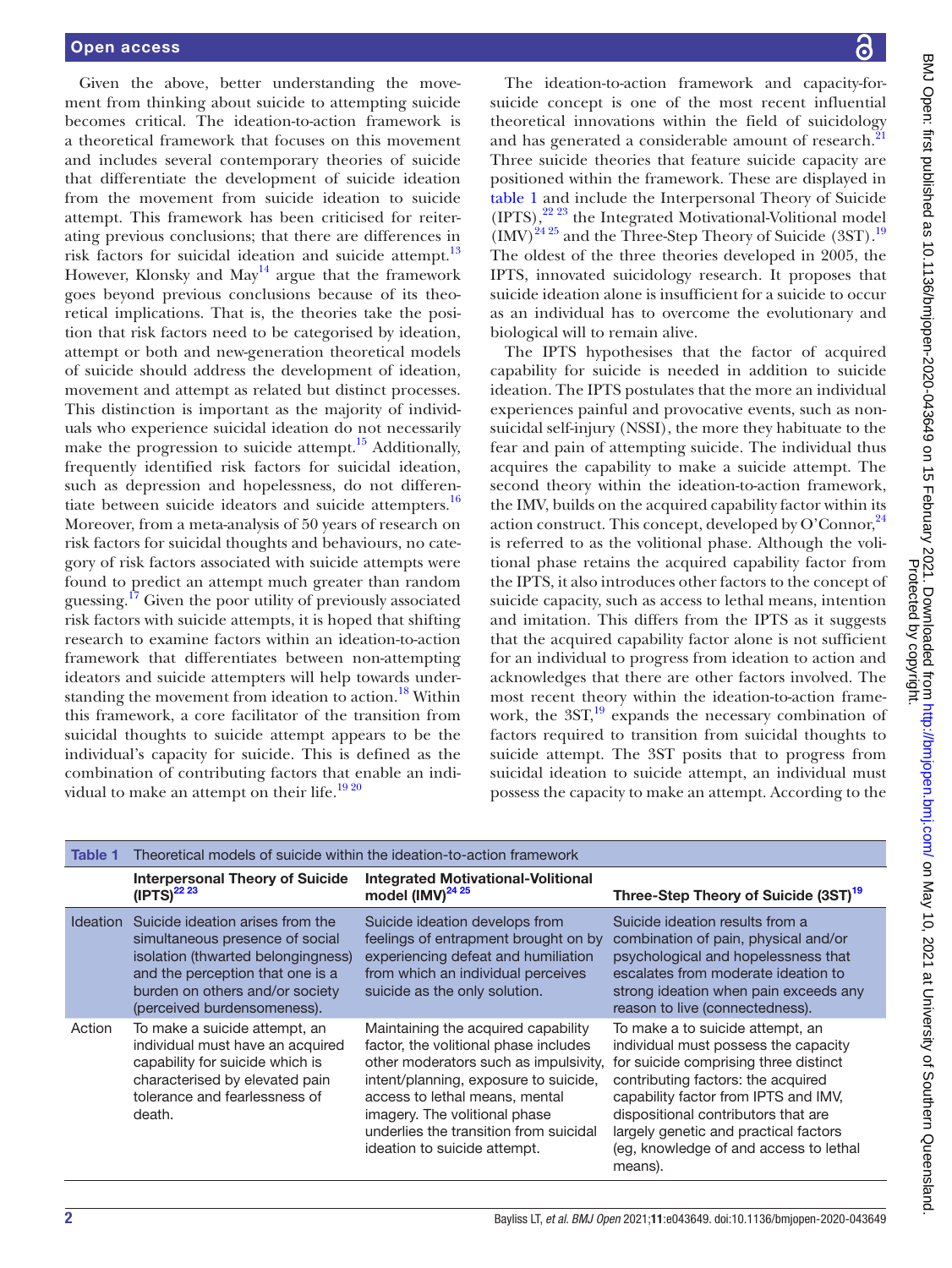3ST, suicide capacity contains three contributing factors. The single acquired capability factor is retained from the IPTS and the IMV, acknowledging that repeated experiences involving fear, pain, injury and death, increase an individual's capacity to attempt suicide. A second factor refers to dispositional variables that are largely genetic, such as pain tolerance where low pain sensitivity increases suicide capacity and personality traits. The final factor includes practical variables that are also included in the IMV, such as access to and knowledge of lethal means. For example, easier access to firearms or pesticides increases suicide capacity, likewise exposure to a family member or friend who has attempted suicide increases suicide capacity. Suicide capacity as suggested by the 3ST retains factors suggested by the IPTS and the IMV but adds genetic factors. Importantly, the 3ST proposes that it is the combination of factors that facilitates a suicide attempt.

Since the introduction of the IPTS in 2005, there has been an increase in studies relating to the ideation-toaction framework $^{26}$  and this suggests that the concept of suicide capacity has the potential to advance our understanding of suicidal behaviours. However, results have been varied regarding the factors comprising suicide capacity. A previous systematic review and a meta-analysis on the factor of acquired capability has found partial support for associations between the factor of acquired capability and suicide attempts,  $27$  and weak relationships between acquired capability and suicide attempts.<sup>28</sup> Furthermore, a narrative review concluded further research is needed to understand factors that contribute to an individual's capacity for suicide. $29$  In addition to these reviews, individual studies have reported support for the volitional phase of the  $IMV<sub>30</sub><sup>31</sup>$  and support for suicide capacity as suggested by the  $3ST<sup>3233</sup>$  The diversity of results on the contributing factors of suicide capacity led May and Victor $^{20}$  to conclude that despite the increase of research on the construct, further work is needed to continue the refinement and understanding of suicide capacity and suicide attempts.

There have been two previous systematic reviews,  $2728$ however both of these focused on the single factor of acquired capability rather than suicide capacity as a whole. In this sense, the other reviews by the nature of their design and focus have produced a limited perspective on suicide capacity, although one consistent with their research questions. Given this limitation and the recent increase in suicidology publications as evidenced by a recent bibliometric analysis, $26$  it is timely to review and report current research as well as map a broader range of literature and variables. The proposed scoping review does this by including literature that was previously excluded from other reviews in order to identify and map research that has focused on the contributing factors (vs singular factor) of suicide capacity. This focus on suicide capacity within the ideation-to-action framework is based on the substantial amount of research that this concept has generated.<sup>21</sup> For refinement and continued

understanding of suicide capacity to occur, there needs to be a clear conceptualisation of the current status of research on suicide capacity within the ideation-to-action framework. Having this will provide researchers with an empirical foundation on which to embark on future research that is clearly aligned with furthering the refinement and understanding of suicide capacity. In order to do this, prior research on suicide capacity needs to be scoped for commonality of findings, gaps in evidencebased findings, and future directions for research.

An appropriate methodology to achieve the above and for mapping developing concepts, such as suicide capacity, is a scoping review. $34$  A scoping review is a literature review technique that synthesises research from an array of sources to provide an overview of a topic in response to a broad research question. $35$  We are proposing to undertake a scoping review that will synthesise the literature on suicide capacity and contributing factors within the ideation-to-action framework. Currently, there is no registered or completed systematic review of the literature including all contributing factors of suicide capacity. This scoping review aims to produce a broader, more holistic overview of the suicide capacity literature incorporating all recent literature to conceptualise suicide capacity by classifying factors. It brings together in one review studies, variables and foci that are broader than the other two reviews.[27 28](#page-6-22) Without an extensive review of the literature and pinpointing limitations of previous research, suicide prevention and intervention programmes may not be based on empirical evidence which can negatively impact on programme efficacy. Furthermore, a scoping review will provide an empirical foundation that future research can be based on. In addition, by publishing a clearly articulated a priori protocol with inclusion and exclusion criteria, decisions such as what studies are included in the review are made transparently and not arbitrarily thus limiting reporting bias.[36](#page-6-30) According to Moher *et al*, [37](#page-6-31) the gold standard for identifying reporting bias in a completed review is to compare it with its protocol.

## METHODS AND ANALYSIS

This review will follow the five-stage scoping review methodology presented by Arksey and O'Malley<sup>38</sup> that has been further enhanced by Levac *et al*. [39](#page-6-33) Adding to the methodology are recommendations from the Joanna Briggs Institute (JBI), $^{40}$  including the development of an a priori protocol, using the PCC mnemonic that stands for Population-Concept-Context in the construction and clarification of the research question, and adherence to the Preferred Reporting Items for Systematic Reviews and Meta-Analyses extension for Scoping Reviews (PRIS-MA-ScR).<sup>41</sup> A scoping review has been selected as opposed to systematic literature review as the aim is not to address a relatively precise research question, but to explore the breadth of the literature and map conceptual boundaries.[42](#page-6-36) Moreover, suicide capacity is at a stage where it would be untimely to ask specific research questions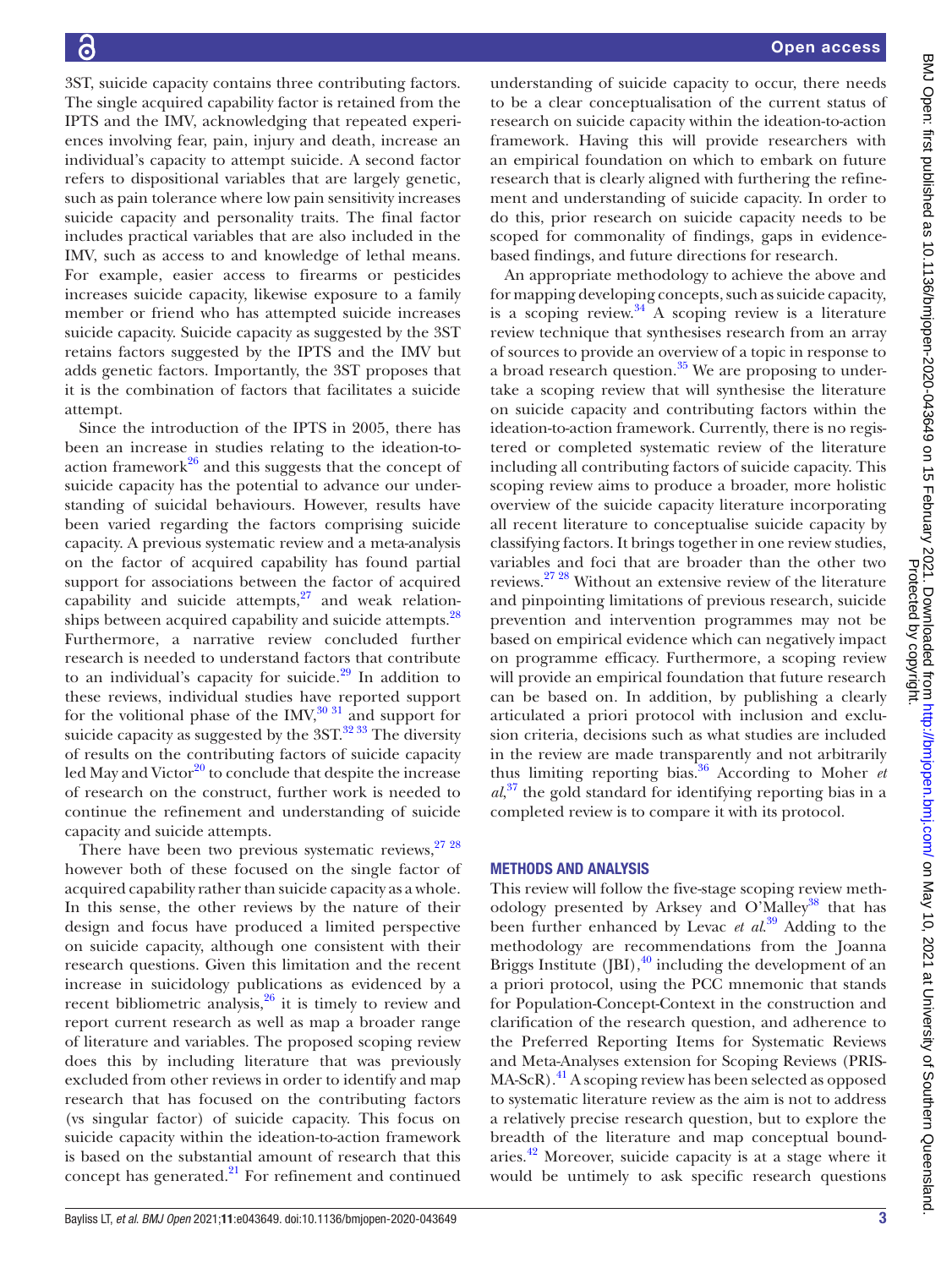because without an empirical overview of the literature it is unclear what research questions need to be asked.

The stages of the proposed review are: (1) identifying the research question; (2) identifying relevant studies; (3) study selection; (4) charting the data and (5) collating, summarising and reporting the results.

## Stage 1: Identifying the research question

To identify the research question, the following elements of the protocol have been clarified using the PCC mnemonic.

### Population

Individuals attempt suicide from all age groups, however adolescents and children may have additional factors that impact their decision-making capabilities and the mechanisms involved in the movement from ideation to action[.43 44](#page-6-37) Including these populations alongside adults could impact the clarity of the review. Therefore, the population for this review focuses on adults that are aged 18 years or above who have attempted suicide.

#### **Concept**

Identifying what is and what is not known about the concept of suicide capacity within the ideation-to-action framework. This will include all studies that reflect factors that contribute to an individual's capacity for suicide as suggested by each of the three theoretical models.

## **Context**

There will be no restriction on location or type of research design. However, a quality appraisal checklist tool will be used in stage 5 to assess the studies. Based on the authors' language competencies, only studies published in English or translated to English will be included.

Thus, the aim of the scoping review is to map the empirical literature on the concept of suicide capacity within the ideation-to-action framework for adults. To achieve this aim, the following questions will guide the review:

- 1. What is currently known about the concept of suicide capacity within the ideation-to-action framework?
- 2. Through what methods has this knowledge been obtained?
- 3. What are the limitations of the research?
- 4. What research opportunities are present due to gaps in the research?

#### Stage 2: Identifying relevant studies

The search strategy and database selection were developed in consultation with a research librarian with the express aim to comprehensively capture and identify relevant studies that meet the eligibility criteria. Initially, Cochrane Database of Systematic Reviews, the Database of Abstracts of Reviews and Effects, the International Prospective Register of Systematic Reviews and the *JBI Evidence Synthesis* journal will be searched for any previous systematic reviews on suicide capacity. This was planned to begin in December 2020. Additionally, the following 11 electronic academic databases have been

selected as they ensure the most adequate and sufficient coverage of the literature relating to suicide attempts while minimising repetition of results.<sup>[45](#page-6-38)</sup> The electronic databases to be searched independently of each other are: Academic Search Ultimate, APA PsycArticles, APA PsycINFO, CINAHL, Psychology & Behavioural Sciences, & Sociology Source Ultimate via EBSCOHost Megafile Ultimate; PubMed; Science Direct; Wiley Online; Taylor & Francis and ProQuest dissertations and theses.

The following search strategy has been devised to be broad as it aims to capture all relevant studies and will include title and abstract searches using the following search string that can be found with limiters in the search strategy [online supplemental file](https://dx.doi.org/10.1136/bmjopen-2020-043649): suicid\* AND attempt\* AND capa\* OR "access to means".

However, for databases that advise against the use of truncations such as PubMed, searches will include permutations of several terms related to the words "suicidal behaviours", "attempt", "capability" and "capacity". Complete terms can be found in the search strategy [online supplemental file](https://dx.doi.org/10.1136/bmjopen-2020-043649).

This search string has been piloted in the APA PsycINFO database and no modifications have been required as no additional keywords were identified from the returned studies. Besides using databases, a search of the grey literature will also be conducted. Grey literature, for the purpose of this study, is referred to as documents published by non-commercial entities.<sup>46</sup> Sources will include a grey literature database [\(www.opengrey.eu\)](www.opengrey.eu), websites of key suicide organisations that publish research from Australia, the USA, Europe and Google Scholar. The identified suicide organisations to be searched include:

Australia:

- ► Australian Institute for Suicide Research and Prevention.
- ► Australian Suicide Prevention Foundation.
- ► Beyond Blue.
- ► Black Dog institute.
- Lifeline.
- ► National Mental Health Commission.
- Suicide Prevention Australia.
- USA:
- ► American Association of Suicidology.
- ► American Foundation for Suicide.
- ► American Medical Association.
- ► National Institute of Mental Health. Europe:
- International Association for Suicide Prevention.
- ► Samaritans.

Initial database searches will be completed independently by two reviewers with search results exported and collated in the reference management software EndNote  $(V.9.2)$ .<sup>47</sup> Reviewers will compare results after each database search to ensure homogeneity. Any discrepancies between search results will be discussed between reviewers and if no agreement can be reached, a third reviewer will resolve the difference before progressing to study selection. Duplicates will be removed after the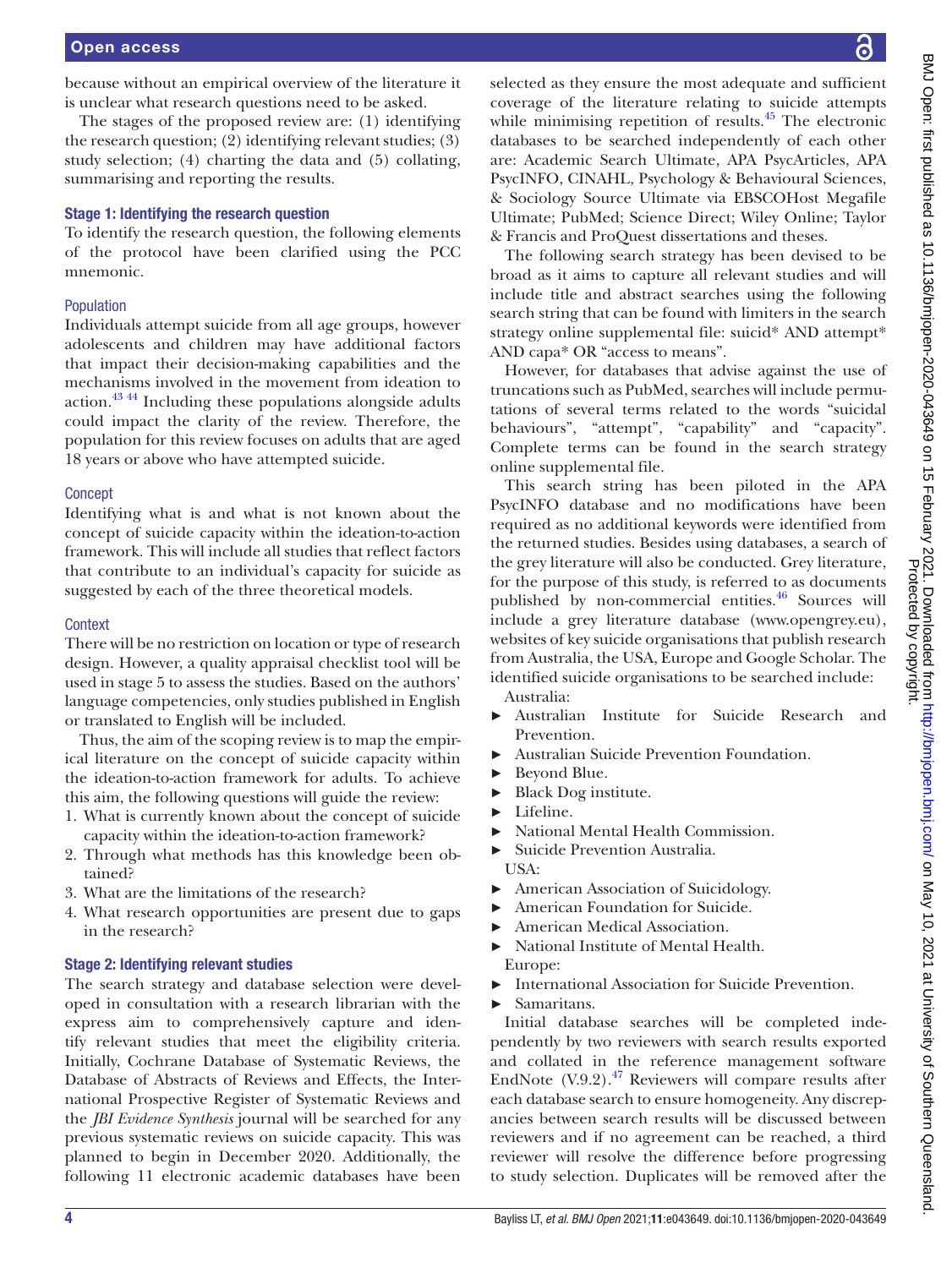<span id="page-4-0"></span>

| <b>Table 2</b> Inclusion and exclusion criteria                                                                                                                                                                                                                                                                               |                                                                                           |
|-------------------------------------------------------------------------------------------------------------------------------------------------------------------------------------------------------------------------------------------------------------------------------------------------------------------------------|-------------------------------------------------------------------------------------------|
| Inclusion criteria                                                                                                                                                                                                                                                                                                            | <b>Exclusion criteria</b>                                                                 |
| Adults aged 18 years and over.                                                                                                                                                                                                                                                                                                | Studies that only contain participants under the<br>age of 18 years.                      |
| Studies that include a measure of suicide attempt and/or suicide.                                                                                                                                                                                                                                                             | Studies that focus only on suicide ideation.                                              |
| A suicide attempt will be defined as 'a self-inflicted, potentially injurious<br>behaviour with a nonfatal outcome for which there is evidence (either explicit<br>or implicit) of intent to die'. <sup>60</sup> This definition has been chosen as it is the<br>definition used throughout the ideation-to-action framework. |                                                                                           |
| Studies that include factors that contribute to an individual's capacity for<br>suicide.                                                                                                                                                                                                                                      | Studies that only concentrate on non-suicidal<br>self-injury or on assisted suicide.      |
| Primary research articles published in peer-reviewed journals or located via a<br>search of the grey literature are included to ensure scholarly credibility.                                                                                                                                                                 | Articles not based on a primary research study<br>or design or type of literature review. |
| Published or translated in English.                                                                                                                                                                                                                                                                                           | No English translation.                                                                   |
| Published from January 2005 as this was when the ideation-to-action<br>framework was developed and risk factor research started to differentiate<br>between non-attempting ideators and attempters.                                                                                                                           | Published prior to January 2005.                                                          |

completion of all database searches. Key articles, that is, recommended papers from updates on the ideationto-action theories of suicide or brief reviews, reference lists will also be hand-searched for missing literature.<sup>[48](#page-6-41)</sup> Following the academic databases search, grey literature will be searched, starting with suicide organisations. Then the Google Scholar search will be completed using the title search function as opposed to full-text search as more grey literature is returned in Google Scholar via title searches than full-text searches.<sup>[49](#page-6-42)</sup> In addition, as the search engine displays results by relevance, the search will be limited to the first 200 references as recommended by Bramer *et al*. [45](#page-6-38) To keep track of search history and search results, a Microsoft Excel spreadsheet will be used by each reviewer.[44](#page-6-43)

## Stage 3: Study selection

The criteria mentioned in [table](#page-4-0) 2 will determine whether or not a study is eligible for a full review. While the criteria exclude studies that only contain individuals outside the specified age range, it is possible that studies may include participants from both outside and inside the age range. If so, the study will be included. In addition, studies that focus exclusively on assisted suicide/euthanasia or NSSI will be excluded as per the suicide attempt definition that is included in [table](#page-4-0) 2. It is necessary to include suicide attempts as an inclusion criterion because each of the theoretical models suggest that to attempt suicide an individual must have the capacity to do so. Therefore, while individuals with suicidal ideation may have some capacity towards attempting suicide, there is no evidence that they have reached a level of capacity required to attempt suicide. It is necessary to include studies that may not compare the two groups, such as case studies or psychological autopsies. Because the goal is to map the literature on factors identified within the ideation-to-action framework that contribute to suicide attempts, it is possible that articles solely including suicides or suicide attempters will

be useful for exploring factors that contribute to suicide attempts. Articles will initially be screened via title and abstract independently by each reviewer. Following this, the remaining articles will undergo a full-text review for eligibility as per the inclusion and exclusion criteria. At the end of the review phase, the reference lists of eligible texts will also be searched for any additional sources that were not identified through the database and grey literature searches. Both reviewers will compare lists and resolve any discrepancies through discussion with respect to the inclusion and exclusion criteria. However, if consensus cannot be reached, a third reviewer will resolve the difference. The final list of full-text studies to be charted will be recorded in EndNote  $(V.9.2)$ .<sup>47</sup>

## Stage 4: Data extraction

Extracting the data involves the production of a logical and descriptive summary of the results in line with the objective and research question. $50$  Included studies will be reviewed and charted independently by the first reviewer using a modified version of the JBI data charting template, which extracts information such as the study citation details, study characteristics, factors of suicide capacity, limitations and author(s) suggestions for future research. $51$  As charting the results can be an iterative process, the template may need to be updated throughout the process if reviewer 1 encounters additional unforeseen data pertaining to the research question. Therefore, to test the template reviewer 1 will trial the extraction form for five studies and then discuss the outcome of the trial with reviewer 2. If reviewer 1 decides that the template needs to be reviewed throughout the charting process and changes are necessary, discussion will take place with reviewer 2 and consensus will need to be reached before any changes are made. However, a third reviewer is available to adjudicate if consensus cannot be achieved. Once the data have been charted, the template details will be entered into Microsoft Excel and sorted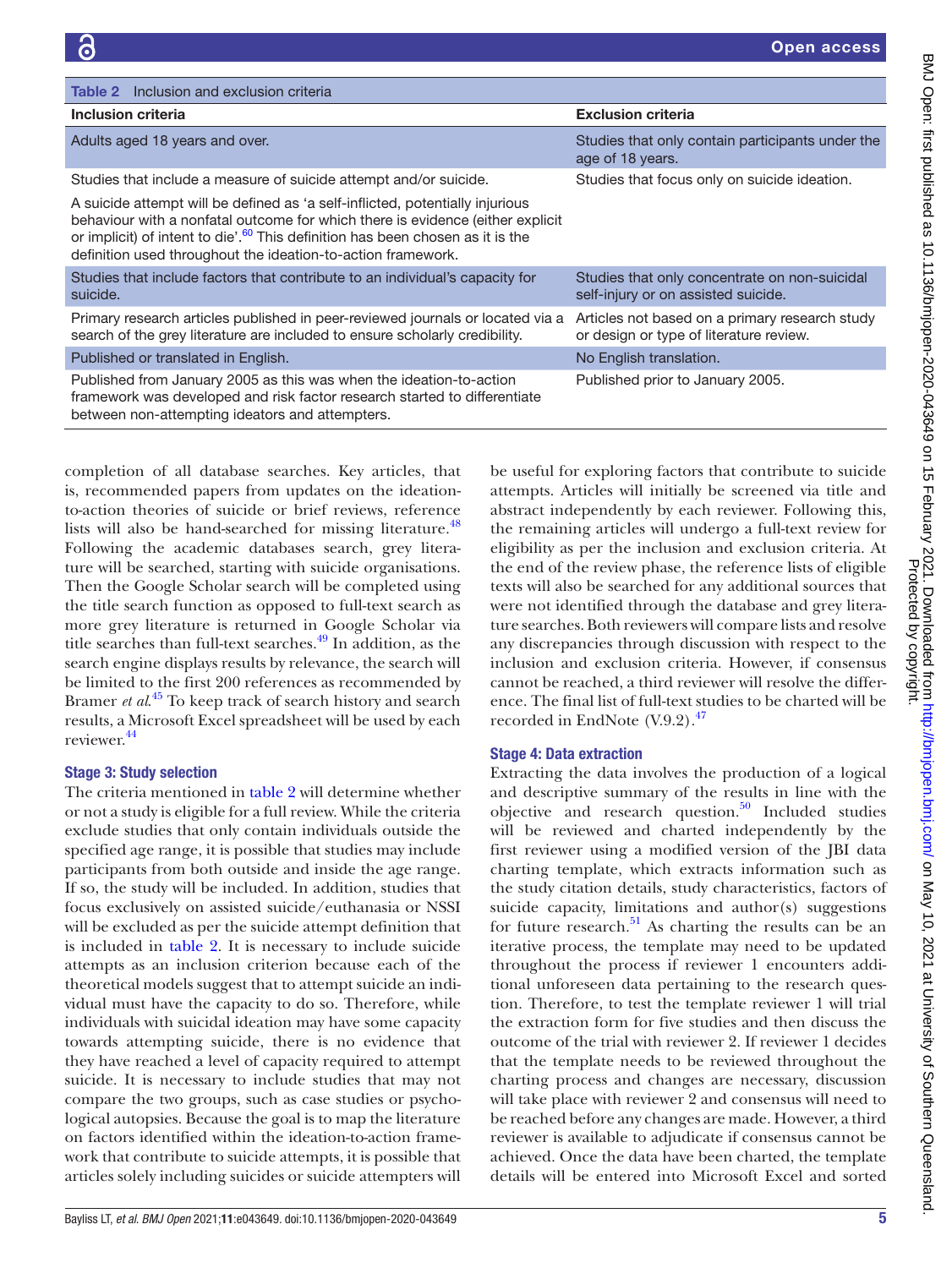#### Open access

by commonalities. In order to check the validity of the charted data and act as a first quality check, reviewer 2 will audit a random selection of articles (20% of final article total) to identify any potential charting errors and/or biases. The outcome of this review will be discussed with reviewer 1 with a view of reaching consensus over the charted data. Should consensus not be reached between reviewers 1 and 2, reviewer 3 will resolve the disagreement to address any inaccuracies in the charting of data with respect to the four questions guiding the review.

#### Stage 5: Collating, summarising and reporting the results

To clearly present the amount of available literature on suicide capacity and the stages of article selection for the review, a flow chart and a checklist will be used. This includes the PRISMA flow chart<sup>52</sup> and the PRISMA-ScR checklist. $41$  It is expected that the results will include both quantitative and qualitative studies subsequently restricting the methodological options to arrange, analyse and display the results. The first author will complete the analysis and synthesise the results. Although quality analysis is not imperative to a scoping review, an appraisal of the included research will be completed in the analysis to enhance the conclusions drawn.<sup>53</sup> Full texts will be collated in NVivo  $(V.12)$ ,  $^{54}$  allowing for analysis via the synthesisation methodology of textual narrative synthesis.<sup>55</sup> However, this methodology may change due to a greater awareness of the results. $56$  As a stepwise method that has previously been used to map concepts in a scoping review (eg, children's therapeutic footwear),  $57$  textual narrative synthesis includes quality appraisal as part of the analysis, addressing limitations such as study bias and design.<sup>58</sup> The first step involves grouping the studies into subgroups. For this review, it is anticipated that the subgroups will include the three contributors to suicide capacity as suggested by the theories within the ideation-to-action framework.[16–21](#page-6-14) The second step involves producing commentaries for each study regarding key variables and themes while addressing limitations such as study design and bias. To systematically appraise the quality of each study, an adaptation of a  $[BI<sup>59</sup>]$  critical appraisal tool checklist will be used addressing participant groups, confounding factors, measures used and analytical techniques. Finally, the third step requires discussion of differences and similarities among subgroups to synthesise and report the studies coherently.

#### ETHICS AND DISSEMINATION

To our knowledge, this is the first scoping review to synthesise the literature on suicide capacity beyond the single factor of acquired capability. This review will identify gaps in knowledge, suggest research opportunities for further advancement and clarification of the concept and may inform intervention and prevention strategies. The results of the scoping review will be published in a peer-reviewed journal, a thesis, presented at conferences and shared with suicide organisations by emailing a

summary of the results coupled with a copy of the peerreview published article. Ethics approval is not necessary for this review as no data is being collected from human participants.

#### Patient and public involvement statement

The current project is a scoping review that will derive data from previously published studies. It does not involve the acquisition of new information. Patient and public involvement is not applicable in this situation.

#### Limitations

We will only include English-language articles potentially introducing language and cultural biases. This may result in the exclusion of relevant articles that may contain contributing factors which are not primarily Eurocentric. Another limitation is the exclusion of individuals aged 18 years or below and because of this limitation the results can only be interpreted within the context of adults. Only including articles published after January 2005 may result in some contributing factors of suicide capacity to be overlooked. However, much of suicide research prior to 2005 did not distinguish risk factors for suicidal ideation from risk factors for suicide attempts. The IPTS started a resurgence in suicidology and new-generation theoretical models of suicide differentiated risk factors between the two groups. It is this research that specifically targets risk factors for suicide attempts that the scoping review aims to synthesise. In addition, factors that contribute to a capacity for suicide not yet incorporated within ideationto-action models of suicide may not be captured by this review. This may result in factors that can contribute to an individual's capacity for suicide not being included. Therefore, our findings will be restricted within the context of the ideation-to-action framework.

Twitter Luke T Bayliss [@LukeTBayliss1](https://twitter.com/LukeTBayliss1) and Andrea Lamont-Mills [@ALamontMills](https://twitter.com/ALamontMills)

Acknowledgements The authors gratefully acknowledge the helpful comments of Professor Tony Machin, Associate Professor Clint Moloney and Dr Katrien De Cocker on previous drafts of this work. The authors would like to thank Rowena McGregor for assisting with the search strategy. The authors would also like to thank the reviewers for their time, effort and in sharing their expertise.

Contributors LTB led the design and development of this study. AL-M, CdP and TM provided guidance to the study conceptualisation and protocol development. All authors have revised each draft for important intellectual content. All authors contributed to and have approved the final manuscript.

Funding The authors have not declared a specific grant for this research from any funding agency in the public, commercial or not-for-profit sectors.

Competing interests None declared.

Patient consent for publication Not required.

Provenance and peer review Not commissioned; externally peer reviewed.

Supplemental material This content has been supplied by the author(s). It has not been vetted by BMJ Publishing Group Limited (BMJ) and may not have been peer-reviewed. Any opinions or recommendations discussed are solely those of the author(s) and are not endorsed by BMJ. BMJ disclaims all liability and responsibility arising from any reliance placed on the content. Where the content includes any translated material, BMJ does not warrant the accuracy and reliability of the translations (including but not limited to local regulations, clinical guidelines, terminology, drug names and drug dosages), and is not responsible for any error and/or omissions arising from translation and adaptation or otherwise.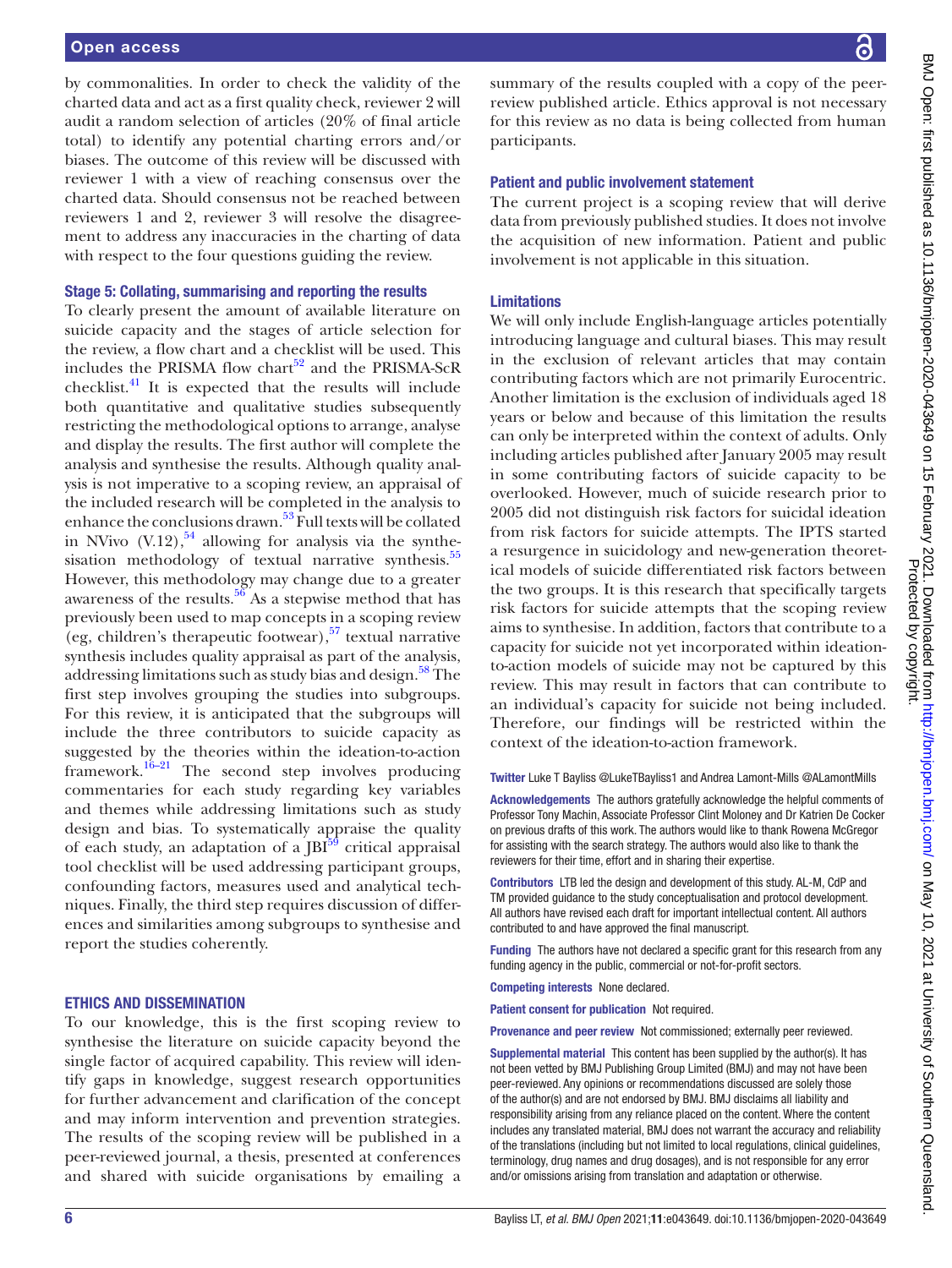Open access

Open access This is an open access article distributed in accordance with the Creative Commons Attribution Non Commercial (CC BY-NC 4.0) license, which permits others to distribute, remix, adapt, build upon this work non-commercially, and license their derivative works on different terms, provided the original work is properly cited, appropriate credit is given, any changes made indicated, and the use is non-commercial. See: [http://creativecommons.org/licenses/by-nc/4.0/.](http://creativecommons.org/licenses/by-nc/4.0/)

#### ORCID iD

Luke T Bayliss <http://orcid.org/0000-0001-6076-801X>

#### **REFERENCES**

- <span id="page-6-0"></span>1 World Health Organization. Suicide [online], 2019. Available: [https://](https://www.who.int/en/news-room/fact-sheets/detail/suicide) [www.who.int/en/news-room/fact-sheets/detail/suicide](https://www.who.int/en/news-room/fact-sheets/detail/suicide) [Accessed 6 Aug 2020].
- <span id="page-6-1"></span>2 World Health Organization. *Global health estimates 2016: Disease burden by cause, age, sex, by country and by region, 2000-2016 [online*. Geneva, CH, 2018. [https://www.who.int/healthinfo/global\\_](https://www.who.int/healthinfo/global_burden_disease/estimates/en/index1.html) [burden\\_disease/estimates/en/index1.html](https://www.who.int/healthinfo/global_burden_disease/estimates/en/index1.html)
- <span id="page-6-2"></span>3 Drapeau CW, McIntosh JL. *Suicide 2017: Official final data [online*. Washington, DC: American Association of Suicidology, 2018. [https://](https://suicidology.org/wp-content/uploads/2019/04/2017datapgsv1-FINAL.pdf) [suicidology.org/wp-content/uploads/2019/04/2017datapgsv1-FINAL.](https://suicidology.org/wp-content/uploads/2019/04/2017datapgsv1-FINAL.pdf) [pdf](https://suicidology.org/wp-content/uploads/2019/04/2017datapgsv1-FINAL.pdf)
- <span id="page-6-3"></span>4 Australian Bureau of Statistics. *Causes of death: Australia 2018 [online*. Canberra: Australian Bureau of Statistics, 2019. [https://](https://www.abs.gov.au/ausstats/abs@.nsf/Lookup/by%20Subject/3303.0~2018~Main%20Features~Intentional%20self-harm,%20key%20characteristics~3) [www.abs.gov.au/ausstats/abs@.nsf/Lookup/by%20Subject/3303.](https://www.abs.gov.au/ausstats/abs@.nsf/Lookup/by%20Subject/3303.0~2018~Main%20Features~Intentional%20self-harm,%20key%20characteristics~3) [0~2018~Main%20Features~Intentional%20self-harm,%20key%](https://www.abs.gov.au/ausstats/abs@.nsf/Lookup/by%20Subject/3303.0~2018~Main%20Features~Intentional%20self-harm,%20key%20characteristics~3) [20characteristics~3](https://www.abs.gov.au/ausstats/abs@.nsf/Lookup/by%20Subject/3303.0~2018~Main%20Features~Intentional%20self-harm,%20key%20characteristics~3)
- <span id="page-6-4"></span>5 McKean AJS, Pabbati CP, Geske JR, *et al*. Rethinking lethality in youth suicide attempts: first suicide attempt outcomes in youth ages 10 to 24. *[J Am Acad Child Adolesc Psychiatry](http://dx.doi.org/10.1016/j.jaac.2018.04.021)* 2018;57:786–91.
- 6 World Health Organization. *Practice manual for establishing and maintaining surveillance systems for suicide attempts and self-harm [online*. Geneva, CH, 2016. [https://www.who.int/mental\\_health/](https://www.who.int/mental_health/suicide-prevention/attempts_surveillance_systems/en/) [suicide-prevention/attempts\\_surveillance\\_systems/en/](https://www.who.int/mental_health/suicide-prevention/attempts_surveillance_systems/en/)
- <span id="page-6-5"></span>7 Lifeline. Statistics on suicide in Australia [online], 2018. Available: <https://www.lifeline.org.au/resources/data-and-statistics/> [Accessed 6 Aug 2020].
- <span id="page-6-6"></span>8 Oexle N, Herrmann K, Staiger T, *et al*. Stigma and suicidality among suicide attempt survivors: a qualitative study. *[Death Stud](http://dx.doi.org/10.1080/07481187.2018.1474286)* 2019;43:381–8.
- <span id="page-6-7"></span>9 de Leo D. *Turning points: an extraordinary journey into the suicidal mind*. Queensland, AU: Australian Academic Press, 2010.
- <span id="page-6-8"></span>10 Stanley IH, Hom MA, Boffa JW, *et al*. PTSD from a suicide attempt: an empirical investigation among suicide attempt survivors. *[J Clin](http://dx.doi.org/10.1002/jclp.22833)  [Psychol](http://dx.doi.org/10.1002/jclp.22833)* 2019;75:1879–95.
- <span id="page-6-9"></span>11 Frey LM, Hans JD, Cerel J. Suicide disclosure in suicide attempt survivors: does family reaction moderate or mediate disclosure's effect on depression? *[Suicide Life Threat Behav](http://dx.doi.org/10.1111/sltb.12175)* 2016;46:96–105.
- <span id="page-6-10"></span>12 Shepard DS, Gurewich D, Lwin AK, *et al*. Suicide and suicidal attempts in the United States: costs and policy implications. *[Suicide](http://dx.doi.org/10.1111/sltb.12225)  [Life Threat Behav](http://dx.doi.org/10.1111/sltb.12225)* 2016;46:352–62.
- <span id="page-6-11"></span>13 Nock MK, Kessler RC, Franklin JC. Risk factors for suicide ideation differ from those for the transition to suicide attempt: the importance of creativity, rigor, and urgency in suicide research. *[Clin Psychol](http://dx.doi.org/10.1111/cpsp.12133)* 2016;23:31–4.
- <span id="page-6-12"></span>14 Klonsky ED, May AM. The importance of accuracy and care in suicidology discourse: A reply to Nock et al. *[Clin Psychol Sci Pract](http://dx.doi.org/10.1111/cpsp.12132)* 2016;23:35–8.
- <span id="page-6-13"></span>15 May AM, Klonsky ED. What distinguishes suicide attempters from suicide ideators? A meta-analysis of potential factors. *[Clin Psychol](http://dx.doi.org/10.1111/cpsp.12136)  [Sci Pract](http://dx.doi.org/10.1111/cpsp.12136)* 2016;23:5–20.
- <span id="page-6-14"></span>16 Klonsky ED, Saffer BY, Bryan CJ. Ideation-to-action theories of suicide: a conceptual and empirical update. *[Curr Opin Psychol](http://dx.doi.org/10.1016/j.copsyc.2017.07.020)* 2018;22:38–43.
- <span id="page-6-15"></span>17 Franklin JC, Ribeiro JD, Fox KR, *et al*. Risk factors for suicidal thoughts and behaviors: a meta-analysis of 50 years of research. *[Psychol Bull](http://dx.doi.org/10.1037/bul0000084)* 2017;143:187–232.
- <span id="page-6-16"></span>18 Smith PN, Schuler K, Fadoir N, *et al*. Socio-ecological context and the interpersonal theory of suicide: A response to hjelmeland & knizek. *[Death Stud](http://dx.doi.org/10.1080/07481187.2019.1586799)* 2020;44:547–51.
- <span id="page-6-17"></span>19 Klonsky ED, May AM. The three-step theory (3ST): A new theory of suicide rooted in the "ideation-to-action" framework. *[Int J Cogn Ther](http://dx.doi.org/10.1521/ijct.2015.8.2.114)* 2015;8:114–29.
- <span id="page-6-27"></span>20 May AM, Victor SE. From ideation to action: recent advances in understanding suicide capability. *[Curr Opin Psychol](http://dx.doi.org/10.1016/j.copsyc.2017.07.007)* 2018;22:1–6.
- <span id="page-6-18"></span>21 Ribeiro JD, Harris LM, Linthicum KP, *et al*. Do suicidal behaviors increase the capability for suicide? A longitudinal pretest-posttest

study of more than 1,000 high-risk individuals. *[Clin Psychol Sci](http://dx.doi.org/10.1177/2167702620921511)* 2020;8:890–904.

- <span id="page-6-19"></span>22 Joiner TE. *Why people die by suicide*. Cambridge, MA: Harvard University Press, 2005.
- 23 Van Orden KA, Witte TK, Cukrowicz KC, *et al*. The interpersonal theory of suicide. *[Psychol Rev](http://dx.doi.org/10.1037/a0018697)* 2010;117:575–600.
- <span id="page-6-20"></span>24 O'Connor RC. Towards an integrated motivational-volitional model of suicidal behaviour. In: O'Connor RC, Platt S, Gordon J, eds. *International Handbook of suicide prevention: research, policy and practice*. Chichester, GB: John Wiley & Sons, 2011: 181–99.
- 25 O'Connor RC, Kirtley OJ. The integrated motivational-volitional model of suicidal behaviour. *[Philos Trans R Soc Lond B Biol Sci](http://dx.doi.org/10.1098/rstb.2017.0268)* 2018;373:373.
- <span id="page-6-21"></span>26 Astraud L-P, Bridge JA, Jollant F. Thirty years of publications in suicidology: a bibliometric analysis. *[Arch Suicide Res](http://dx.doi.org/10.1080/13811118.2020.1746944)* 2020:1–14.
- <span id="page-6-22"></span>Ma J, Batterham PJ, Calear AL, et al. A systematic review of the predictions of the interpersonal-psychological theory of suicidal behavior. *[Clin Psychol Rev](http://dx.doi.org/10.1016/j.cpr.2016.04.008)* 2016;46:34–45.
- <span id="page-6-23"></span>28 Chu C, Buchman-Schmitt JM, Stanley IH, *et al*. The interpersonal theory of suicide: a systematic review and meta-analysis of a decade of cross-national research. *[Psychol Bull](http://dx.doi.org/10.1037/bul0000123)* 2017;143:1313–45.
- <span id="page-6-24"></span>29 Klonsky ED, Qiu T, Saffer BY. Recent advances in differentiating suicide attempters from suicide ideators. *[Curr Opin Psychiatry](http://dx.doi.org/10.1097/YCO.0000000000000294)* 2017;30:15–20.
- <span id="page-6-25"></span>30 Branley-Bell D, O'Connor DB, Green JA, *et al*. Distinguishing suicide ideation from suicide attempts: further test of the integrated motivational-volitional model of suicidal behaviour. *[J Psychiatr Res](http://dx.doi.org/10.1016/j.jpsychires.2019.07.007)* 2019;117:100–7.
- 31 Dhingra K, Boduszek D, O'Connor RC. A structural test of the integrated motivational-volitional model of suicidal behaviour. *[Psychiatry Res](http://dx.doi.org/10.1016/j.psychres.2016.03.023)* 2016;239:169–78.
- <span id="page-6-26"></span>32 Dhingra K, Klonsky ED, Tapola V. An empirical test of the three-step theory of suicide in U.K. university students. *[Suicide Life Threat](http://dx.doi.org/10.1111/sltb.12437)  [Behav](http://dx.doi.org/10.1111/sltb.12437)* 2019;49:478–87.
- 33 Yang L, Liu X, Chen W, *et al*. A test of the three-step theory of suicide among Chinese people: a study based on the ideation-to-action framework. *[Arch Suicide Res](http://dx.doi.org/10.1080/13811118.2018.1497563)* 2019;23:648–61.
- <span id="page-6-28"></span>34 Davis K, Drey N, Gould D. What are scoping studies? A review of the nursing literature. *[Int J Nurs Stud](http://dx.doi.org/10.1016/j.ijnurstu.2009.02.010)* 2009;46:1386–400.
- <span id="page-6-29"></span>35 Peterson J, Pearce PF, Ferguson LA, *et al*. Understanding scoping reviews: definition, purpose, and process. *[J Am Assoc Nurse Pract](http://dx.doi.org/10.1002/2327-6924.12380)* 2017;29:12–16.
- <span id="page-6-30"></span>36 Joanna Briggs Institute. Development of a scoping review protocol [online], 2020. Available: [https://wiki.joannabriggs.org/display/](https://wiki.joannabriggs.org/display/MANUAL/11.2+Development+of+a+scoping+review+protocol) [MANUAL/11.2+Development+of+a+scoping+review+protocol](https://wiki.joannabriggs.org/display/MANUAL/11.2+Development+of+a+scoping+review+protocol)  [Accessed 6 Aug 2020].
- <span id="page-6-31"></span>37 Moher D, Stewart L, Shekelle P. Implementing PRISMA-P: recommendations for prospective authors. *[Syst Rev](http://dx.doi.org/10.1186/s13643-016-0191-y)* 2016;5:15.
- <span id="page-6-32"></span>38 Arksey H, O'Malley L. Scoping studies: towards a methodological framework. *[Int J Soc Res Methodol](http://dx.doi.org/10.1080/1364557032000119616)* 2005;8:19–32.
- <span id="page-6-33"></span>39 Levac D, Colquhoun H, O'Brien KK. Scoping studies: advancing the methodology. *[Implement Sci](http://dx.doi.org/10.1186/1748-5908-5-69)* 2010;5:69–78.
- <span id="page-6-34"></span>40 Joanna Briggs Institute. 11.2.2 Developing the title and question [Internet], 2020. Available: [https://wiki.joannabriggs.org/display/](https://wiki.joannabriggs.org/display/MANUAL/11.2.2+Developing+the+title+and+question) [MANUAL/11.2.2+Developing+the+title+and+question](https://wiki.joannabriggs.org/display/MANUAL/11.2.2+Developing+the+title+and+question) [Accessed 6 Aug 2020].
- <span id="page-6-35"></span>41 Tricco AC, Lillie E, Zarin W, *et al*. PRISMA extension for scoping reviews (PRISMA-ScR): checklist and explanation. *[Ann Intern Med](http://dx.doi.org/10.7326/M18-0850)* 2018;169:467–73.
- <span id="page-6-36"></span>42 Joanna Briggs Institute. 11.1.1 Why a scoping review? [online], 2020. Available: [https://wiki.joannabriggs.org/pages/viewpage.action?](https://wiki.joannabriggs.org/pages/viewpage.action?pageId=3178748) [pageId=3178748](https://wiki.joannabriggs.org/pages/viewpage.action?pageId=3178748) [Accessed 6 Aug 2020].
- <span id="page-6-37"></span>43 Gvion Y, Levi-Belz Y, Hadlaczky G, *et al*. On the role of impulsivity and decision-making in suicidal behavior. *[World J Psychiatry](http://dx.doi.org/10.5498/wjp.v5.i3.255)* 2015;5:255–9.
- <span id="page-6-43"></span>44 Cauffman E, Steinberg L. (Im)maturity of judgment in adolescence: why adolescents may be less culpable than adults. *[Behav Sci Law](http://dx.doi.org/10.1002/bsl.416)* 2000;18:741–60.
- <span id="page-6-38"></span>45 Bramer WM, Rethlefsen ML, Kleijnen J, *et al*. Optimal database combinations for literature searches in systematic reviews: a prospective exploratory study. *[Syst Rev](http://dx.doi.org/10.1186/s13643-017-0644-y)* 2017;6:245.
- <span id="page-6-39"></span>46 Adams J, Hillier-Brown FC, Moore HJ, *et al*. Searching and synthesising 'grey literature' and 'grey information' in public health: critical reflections on three case studies. *[Syst Rev](http://dx.doi.org/10.1186/s13643-016-0337-y)* 2016;5:164–75.
- <span id="page-6-40"></span>47 Clarivate Analytics. *EndNote [Computer Software]*. Philadelphia, PA, 2019.
- <span id="page-6-41"></span>48 Armstrong R, Hall BJ, Doyle J. Cochrane Update.'Scoping the scope' of a cochrane review. *[J Public Health](http://dx.doi.org/10.1093/pubmed/fdr015)* 2011;33:147–50.
- <span id="page-6-42"></span>49 Haddaway NR, Collins AM, Coughlin D, *et al*. The role of Google Scholar in evidence reviews and its applicability to grey literature searching. *[PLoS One](http://dx.doi.org/10.1371/journal.pone.0138237)* 2015;10:e0138237.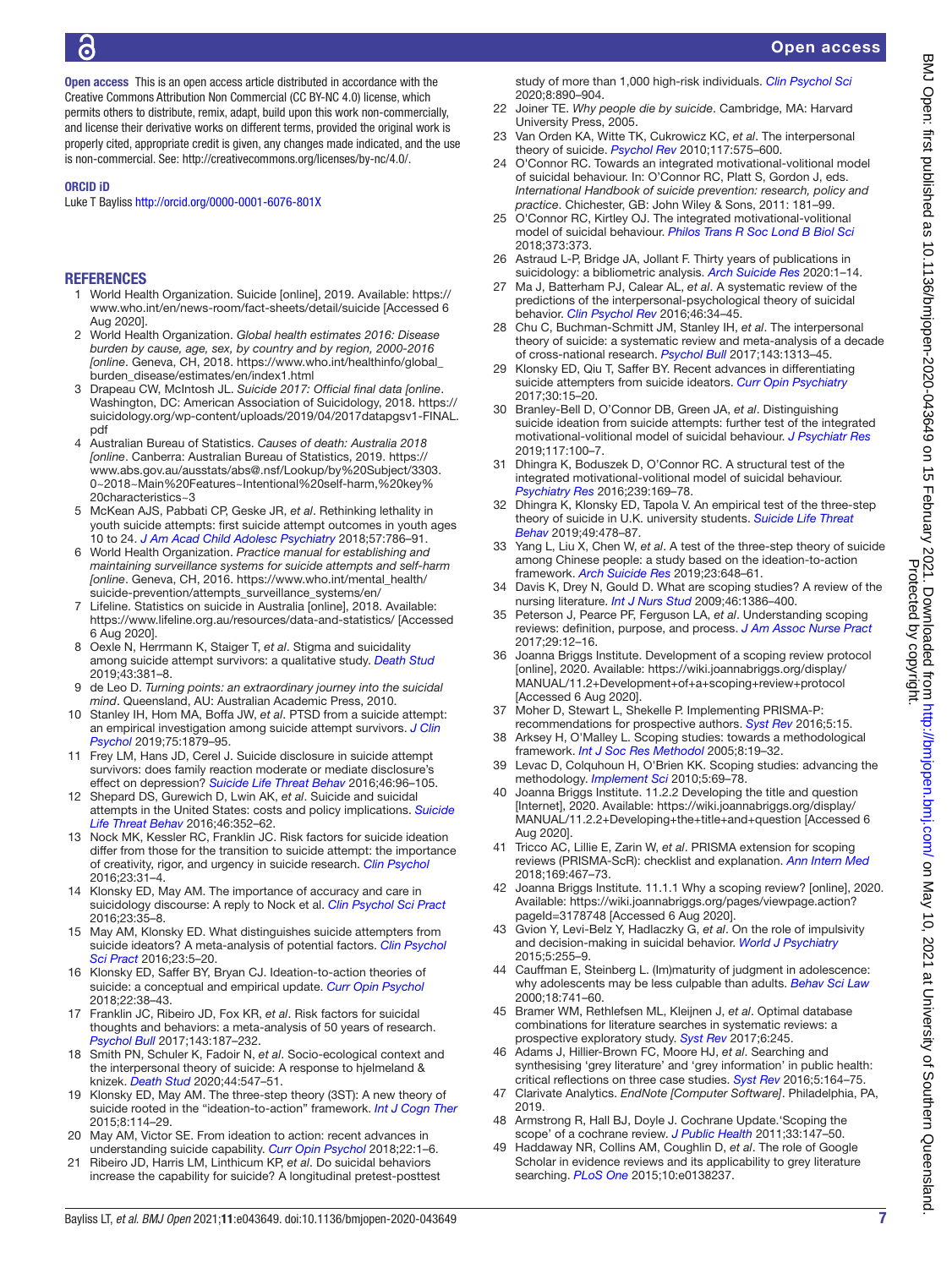## Open access

- <span id="page-7-0"></span>50 Joanna Briggs Institute. 11.2.7 Data extraction [online], 2020. Available: [https://wiki.joannabriggs.org/display/MANUAL/11.2.7+](https://wiki.joannabriggs.org/display/MANUAL/11.2.7+Data+extraction) [Data+extraction](https://wiki.joannabriggs.org/display/MANUAL/11.2.7+Data+extraction) [Accessed 6 Aug 2020].
- <span id="page-7-1"></span>51 Joanna Briggs Institute. Appendix 11.1 JBI template source of evidence details, characteristics and results details extraction instrument [online], 2020. Available: [https://wiki.jbi.global/display/](https://wiki.jbi.global/display/MANUAL/Appendix+11.1+JBI+template+source+of+evidence+details%2C+characteristics+and+results+extraction+instrument) [MANUAL/Appendix+11.1+JBI+template+source+of+evidence+](https://wiki.jbi.global/display/MANUAL/Appendix+11.1+JBI+template+source+of+evidence+details%2C+characteristics+and+results+extraction+instrument) [details%2C+characteristics+and+results+extraction+instrument](https://wiki.jbi.global/display/MANUAL/Appendix+11.1+JBI+template+source+of+evidence+details%2C+characteristics+and+results+extraction+instrument) [Accessed 6 Aug 2020].
- <span id="page-7-3"></span>52 Moher D, Liberati A, Tetzlaff J, *et al*. Preferred reporting items for systematic reviews and meta-analyses: the PRISMA statement. *[PLoS](http://dx.doi.org/10.1371/journal.pmed.1000097) [Med](http://dx.doi.org/10.1371/journal.pmed.1000097)* 2009;6:e1000097.
- <span id="page-7-4"></span>53 Daudt HML, van Mossel C, Scott SJ. Enhancing the scoping study methodology: a large, inter-professional team's experience with Arksey and O'Malley's framework. *[BMC Med Res Methodol](http://dx.doi.org/10.1186/1471-2288-13-48)* 2013;13:48–57.
- <span id="page-7-5"></span>54 QSR International. *Nvivo [Computer Software]*. Melbourne, AU, 2018.
- <span id="page-7-6"></span>55 Kastner M, Tricco AC, Soobiah C, *et al*. What is the most appropriate knowledge synthesis method to conduct a review? protocol for a scoping review. *[BMC Med Res Methodol](http://dx.doi.org/10.1186/1471-2288-12-114)* 2012;12:10–20.
- <span id="page-7-7"></span>56 Peters MDJ, Godfrey CM, Khalil H, *et al*. Guidance for conducting systematic scoping reviews. *[Int J Evid Based Healthc](http://dx.doi.org/10.1097/XEB.0000000000000050)* 2015;13:141–6.
- <span id="page-7-8"></span>57 Hill M, Healy A, Chockalingam N. Key concepts in children's footwear research: a scoping review focusing on therapeutic footwear. *[J Foot](http://dx.doi.org/10.1186/s13047-019-0336-z)  [Ankle Res](http://dx.doi.org/10.1186/s13047-019-0336-z)* 2019;12:25–38.
- <span id="page-7-9"></span>58 Lucas PJ, Baird J, Arai L, *et al*. Worked examples of alternative methods for the synthesis of qualitative and quantitative research in systematic reviews. *[BMC Med Res Methodol](http://dx.doi.org/10.1186/1471-2288-7-4)* 2007;7:4–10.
- <span id="page-7-10"></span>59 Joanna Briggs Institute. Appendix 7.1 Critical appraisal checklist for cohort studies [online], 2020. Available: [https://wiki.joannabriggs.org/](https://wiki.joannabriggs.org/display/MANUAL/Appendix+7.1++Critical+appraisal+checklist+for+cohort+studies) [display/MANUAL/Appendix+7.1++Critical+appraisal+checklist+for+](https://wiki.joannabriggs.org/display/MANUAL/Appendix+7.1++Critical+appraisal+checklist+for+cohort+studies) [cohort+studies](https://wiki.joannabriggs.org/display/MANUAL/Appendix+7.1++Critical+appraisal+checklist+for+cohort+studies) [Accessed 6 Aug 2020].
- <span id="page-7-2"></span>60 Silverman MM, Berman AL, Sanddal ND, *et al*. Rebuilding the tower of babel: a revised nomenclature for the study of suicide and suicidal behaviors. part 2: Suicide-related ideations, communications, and behaviors. *[Suicide Life Threat Behav](http://dx.doi.org/10.1521/suli.2007.37.3.264)* 2007;37:264–77.